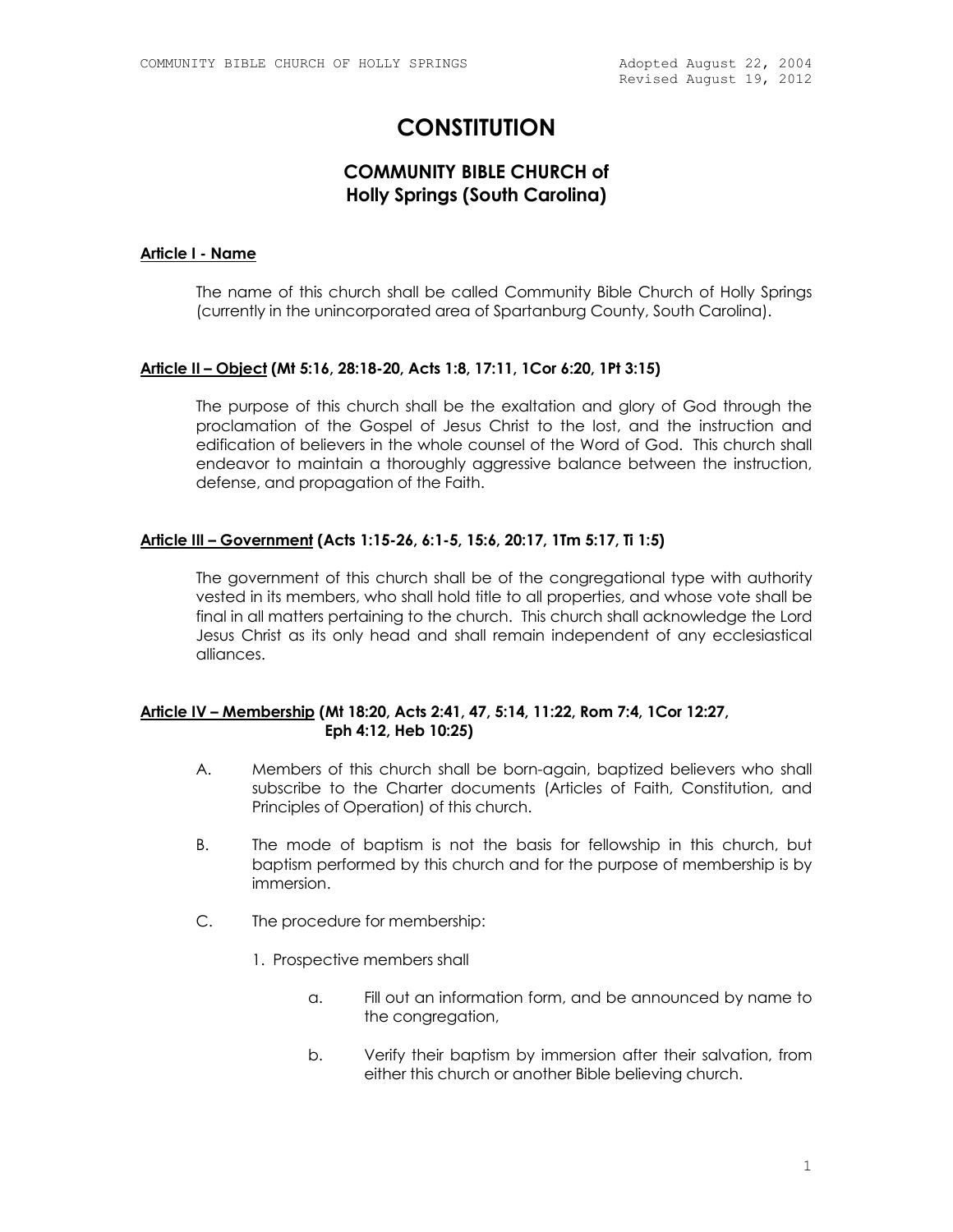- c. Read and subscribe to the Charter documents.
- d. Be questioned by at least two members of the membership committee (elders and deacons).
- e. Meet with an elder for acceptance and signing of the church covenant (last official step for membership).
- 2. This procedure shall cover a minimum of three weeks. Objections may be voiced to any elder by any member during this time of investigation.
- 3. New members shall be presented to the church at the next regular Sunday morning service.
- D. Members shall not be received into this church by letter from other churches, nor will letters be granted.
- E. Inactive membership and dismissal from membership:
	- 1. Those who no longer reside in this area, but desire to hold their membership in this church may be designated as inactive (such as military). This intent must be presented in writing to the Elder Board.
	- 2. Those who have been absent from the services of the church for a period of three months without having given satisfactory explanation for their absence will become inactive. After six months of absence they shall be automatically dismissed from the roll.
	- 3. Those who have come under some disciplinary action of the church, short of dismissal, will become inactive. If the situation calling for discipline is not rectified within a period of six months, the member's name shall be automatically dismissed from the roll.
	- 4. Inactive members shall not have the right to vote, or to hold office in the church, and may be restricted from speaking at church meetings.
	- 5. Inactive members must apply to the Elder Board and be approved for reinstatement to active membership.
	- 6. A member who joins another church will be automatically dismissed from the roll.
	- 7. Those who have communicated with an elder, and have expressed in writing a desire to leave the fellowship, will be immediately dismissed from the roll.

#### **Article V - Church Discipline (Mt 18:15-17, 1Cor 5:6-13, 2Cor 2:6,7)**

Ministry functions and services are private meetings held on private property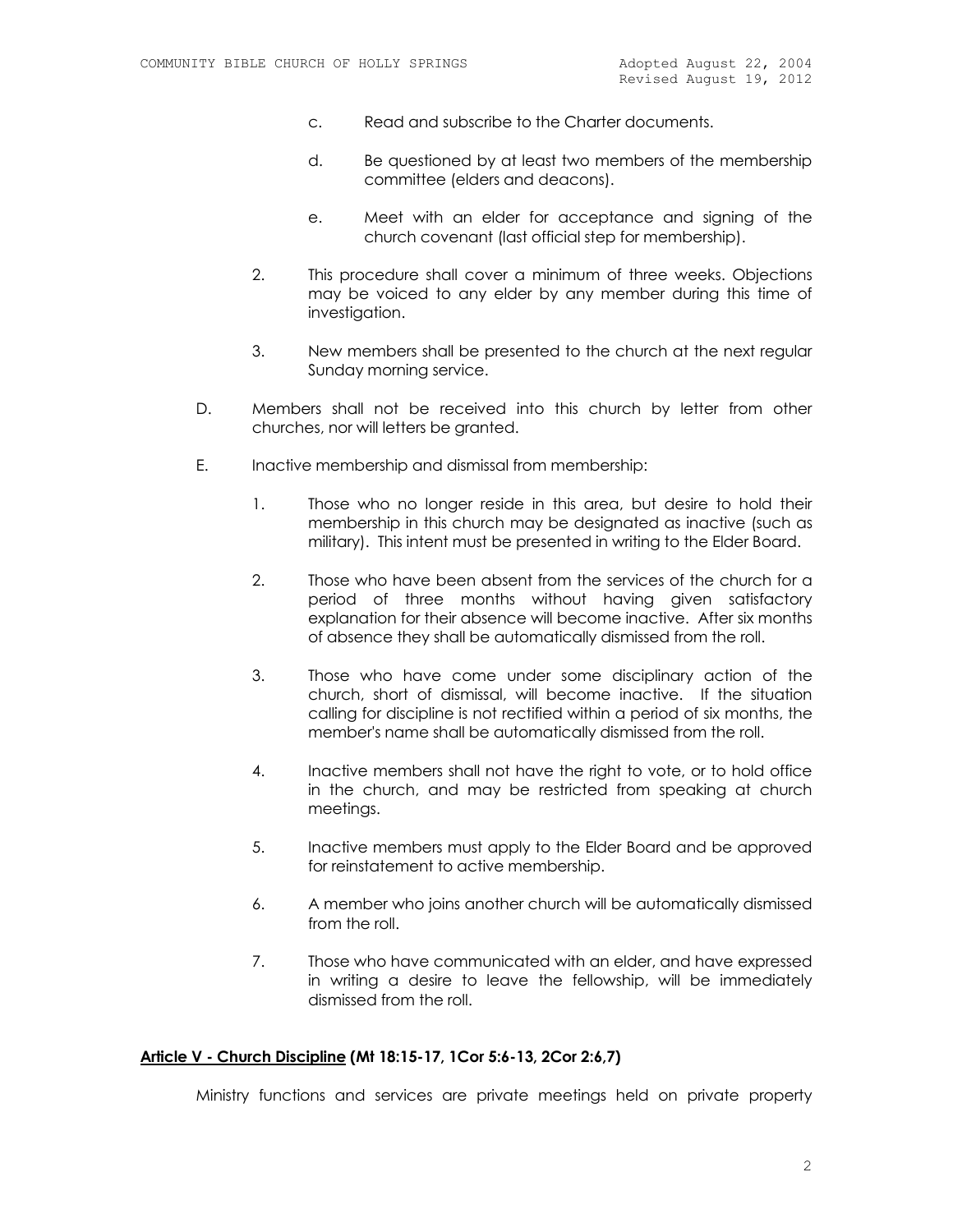according to the policies and procedures followed by this ministry and should not be considered open to the general public under all circumstances. The majority of the elders present reserve the right to remove any participant for any reason at their sole discretion.

Participants may be removed from any ministry function or asked not to return if they demonstrate by conduct or spirit that they are out of harmony with the Articles of Faith, the spirit, or the policies of the ministry whether on or off property as determined in the sole discretion of the majority of the elders present. Readmission considerations following removal will be determined on a case-by-case basis.

#### Members:

- A. Purpose of church discipline: glorify God by maintaining the purity of the local body **(1Cor 5:6-13)**; build up believers by deterring sin **(Mt 18:17, 1Tm 5:20)** and to restore offending believers by calling them to repentance **(Gal 6:1).**
- B. Process of church discipline:
	- 1. It is the responsibility of the erring member to confess his sin to the one(s) sinned against and be reconciled to the offended person(s) **(Mt 5:24)**.
	- 2. It is the responsibility of any member of this church having knowledge of an erring member's sin to warn and correct him in private, seeking his repentance and restoration **(Mt 18:15, Gal 6:1)**.
	- 3. If the erring member does not heed these warnings, then the warning member shall request the presence of one or two others and go again to the erring member, repeatedly if necessary, seeking repentance and restoration **(Mt 18:16)**.
	- 4. If the erring member does not heed these warnings, then the matter shall be brought to the attention of the Elder Board. The Elder Board shall take the case into prayerful consideration and, if deemed advisable, shall bring the matter before the church so that the body may publicly and corporately call the erring member to repentance **(Mt 18:17)**. No action calling for dismissal (except for those taken in **Article IV.E.**) shall be taken against any member until he is informed in writing, the offense cited, and he be given an opportunity to appear at a meeting of the Elder Board.
	- 5. If the erring member does not repent in response to the church then he shall be publicly dismissed from the membership and fellowship of the church at a regularly scheduled worship service **(Mt 18:17)**.
	- 6. If after dismissal the erring party heeds the warning, demonstrates repentance, and personally asks the Elder Board to be reinstated by the church, then, with the concurrence of the Elder Board, he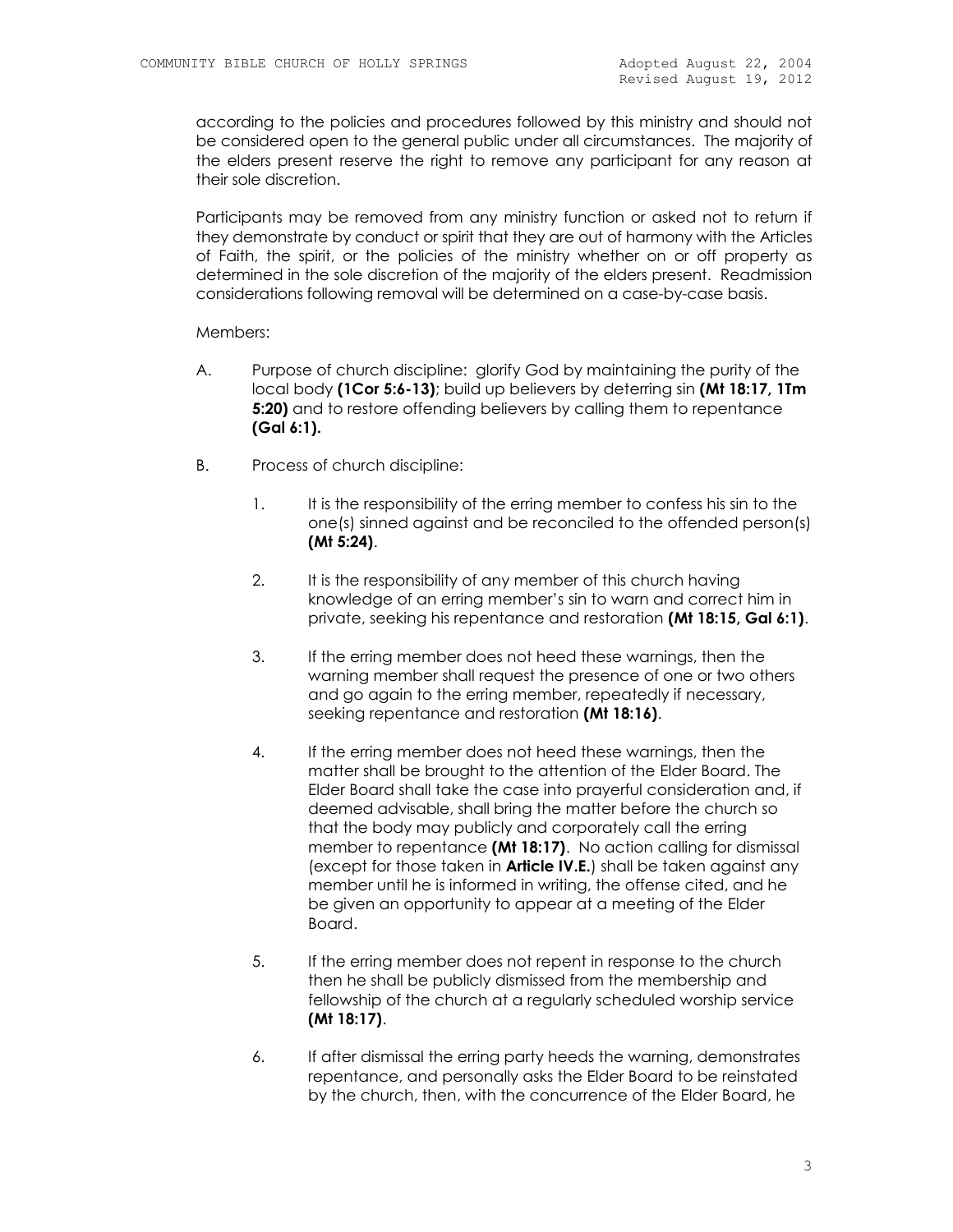shall be publicly restored to all the rights, duties, privileges, and responsibilities of membership **(2Cor 2:6-8)**.

7. All matters of discipline shall be conducted in the spirit and letter of the Scriptures.

#### **Article VI – Meetings (Acts 20:7, 1Cor 14:40, Heb 10:25)**

- A. The following shall be regular fellowship and worship services:
	- 1. Sunday services, morning and evening
	- 2. A midweek testimony and prayer meeting.
	- 3. Baptismal services, when necessary, normally conducted in conjunction with a Sunday service.
	- 4. The Lord's Supper shall be observed at least quarterly.
	- 5. Evangelistic series, Bible conferences, missionary conferences, or other special services shall be held at the discretion of the Elder Board as they determine the needs of the church.
	- 6. Other fellowship and worship services, as called by the Elder Board.
- B. Business meetings:
	- 1. Business meetings shall be held as follows: one Organizational Business Meeting annually for organizational business, i.e. elect deacons and elders (normally held the 3rd Sunday night in August), and one Financial Business Meeting annually to determine financial and budget affairs (normally held the 3<sup>rd</sup> Sunday night in September). Specific times will be determined by the Elder Board.
	- 2. Other business meetings may be called by the Elder Board.
	- 3. The moderator will be designated by the Elder Board.
	- 4. Any new business or suggestions must be submitted in writing to the Elder Board for prayer, study, and review. The elders will make a determination of a proper course to follow. This does not preclude an issue presented by the elders or deacons from being modified by the congregation during open discussions at a business meeting.
	- 5. In all business meetings, twenty-five percent of eligible voting members shall be considered a quorum. A simple majority will pass any measure, except an 80% majority is required when voting for all elders including vocational elders. Any active member, who is present (no proxies or votes sent in), and at least sixteen years of age shall be entitled to vote. (See Article IV)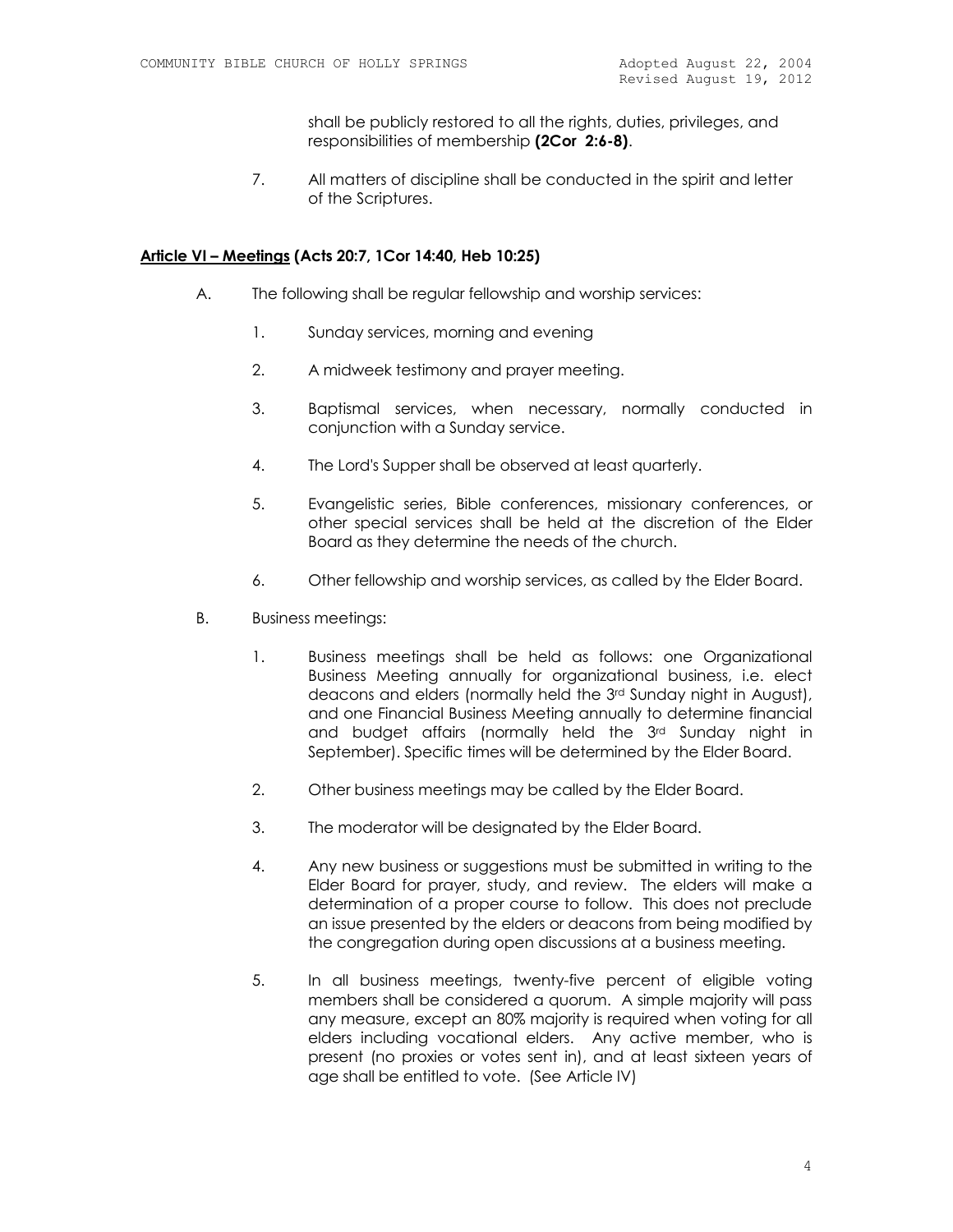- 6. All major propositions (except emergency measures) as determined by the Elder Board to be voted upon by the congregation shall be posted in writing and announced verbally at regular services two weeks prior to the vote, and the vote taken at the next regular service.
- 7. Robert's Rules of Order shall be the authorized procedure for all church business meetings in matters not covered by this Constitution. In case of any conflict between said rules and the Constitution of the church, the Constitution shall govern.
- 8. Business meetings will be open to nonmembers unless a membersonly meeting is designated by the Elder Board.
- C. All meetings: Any elder, or deacon may remove any person from the meeting whom they determine to be disruptive. Any questioning of this procedure will be resolved by a majority of the elders present.

#### **Article VII – Finances (1Cor 14:40, 16:2, Lk 6:38, Mal 3:8-10)**

- A. The church is supported by voluntary contributions from its members who shall give according to their abilities and according to the dictates of their own consciences.
- B. No paid performances or sales shall be used to raise money for the church.
- C. All undesignated tithes and offerings will be disbursed as follows:
	- 1. Ninety percent to general budget and ten percent to the mission (home and foreign) budget with a goal of increasing the total mission budget to at least twenty-five percent.
	- 2. Permanent monthly mission support shall not normally exceed fifty percent of the total mission budget to allow for changes in giving and allow for the support of special mission projects/needs.
	- 3. In situations where permanent monthly mission support exceeds fifty percent of the total mission budget, then current permanent monthly mission support will remain frozen for the budget year and no new permanent monthly mission support will be added (This does not preclude honorariums being given to missionaries brought in for speaking engagements or special missions offerings.)
	- 4. If the total mission budget is higher than ten percent: the budget may revert to ninety percent general, and ten percent mission support when a major building program is begun.
- D. Records of all financial transactions shall be kept by the church treasurer, who shall submit a reasonably detailed monthly financial report to the Deacon Board. Said report shall also be posted in the church.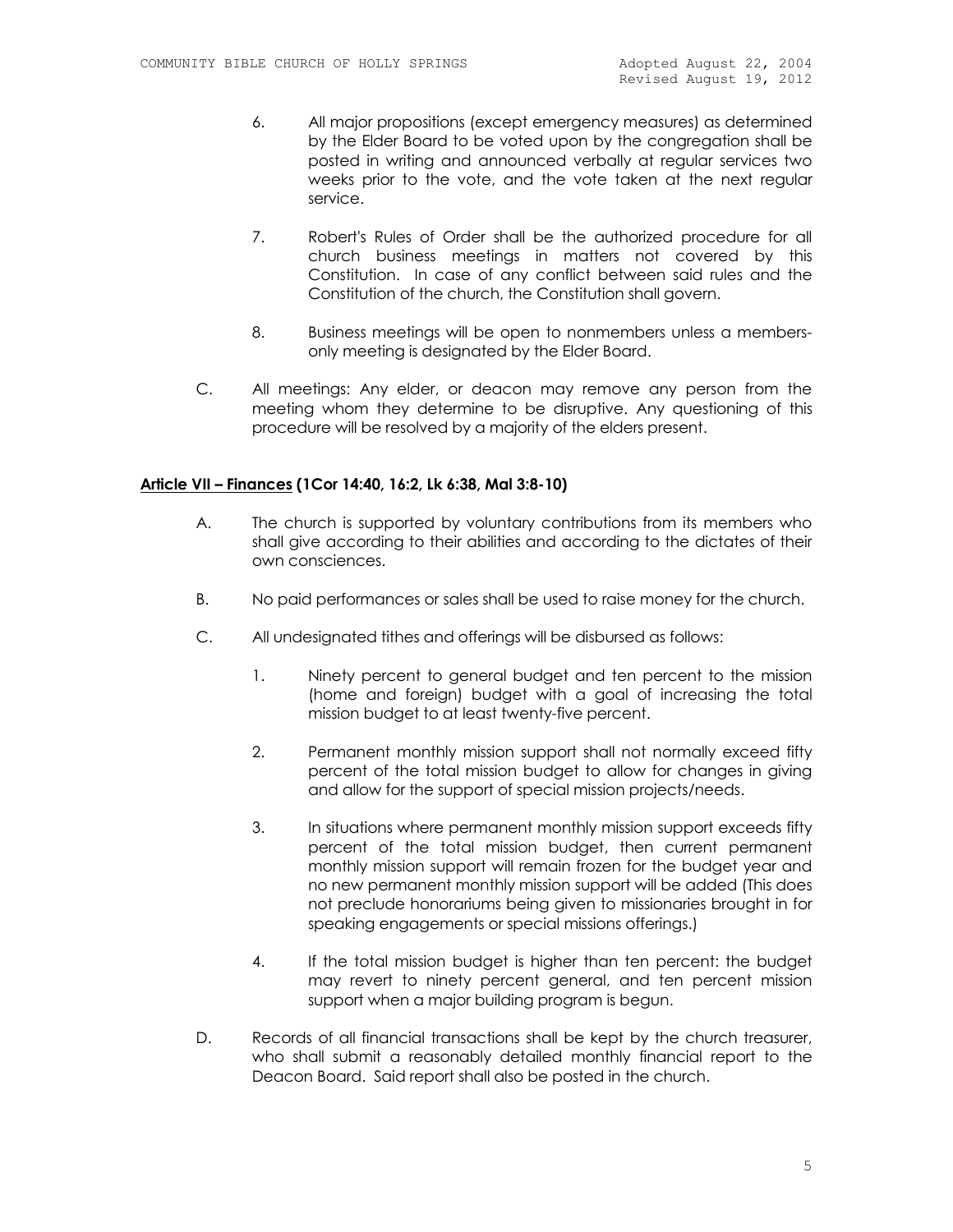- E. An annual budget estimate shall be prepared and presented by the Deacon Board to the Elder Board, and shall be voted on by the church members at the annual Financial Business Meeting. The budget shall be posted at least one week prior to the annual Financial Business Meeting.
- F. The annual budget for the new year shall not exceed the previous year's total income.
- G. The Deacon Board is responsible for all properties and financial dealings of the church. The Deacon Board may disburse up to one percent of budgeted funds per month for non-line item needs.
- H. The Pastor may expend up to an annually designated amount per month for non-line item needs.
- I. The church will not provide personal loans to leadership, employees, or their family members.

#### **Article VIII - Officers**

- A. Pastor (for the purpose of this Constitution, the term "Pastor" is synonymous with the senior "vocational elder"):
	- 1. The Pastor shall be a male and shall meet the Scriptural qualifications for his calling as outlined in **1 Timothy 3:1-7 and Titus 1:5-9**.
	- 2. Calling the Pastor:
		- a. A candidate for acceptance to the pastorate shall be heard at a minimum of four regular worship services. His wife and family must accompany him to at least two of the services and he shall, with his family, meet with both the Elder and the Deacon Boards.
		- b. The Pastor shall be accepted by eighty percent vote of the eligible members present at an officially called business meeting.
	- 3. Duties of the Pastor:
		- a. It shall be the duty of the Pastor, as under-shepherd responsible to Jesus Christ, to oversee the preaching of the Word and the administration of the ordinances of the church. The Pastor, as an elder among elders, shall be the spiritual leader of the church and shall advance the spiritual life and interest of the congregation. The Pastor shall be a voting, ex-officio member of every committee and board.
		- b. All employees and staff members (whether salaried or not) are considered "At Will" employees and shall be directly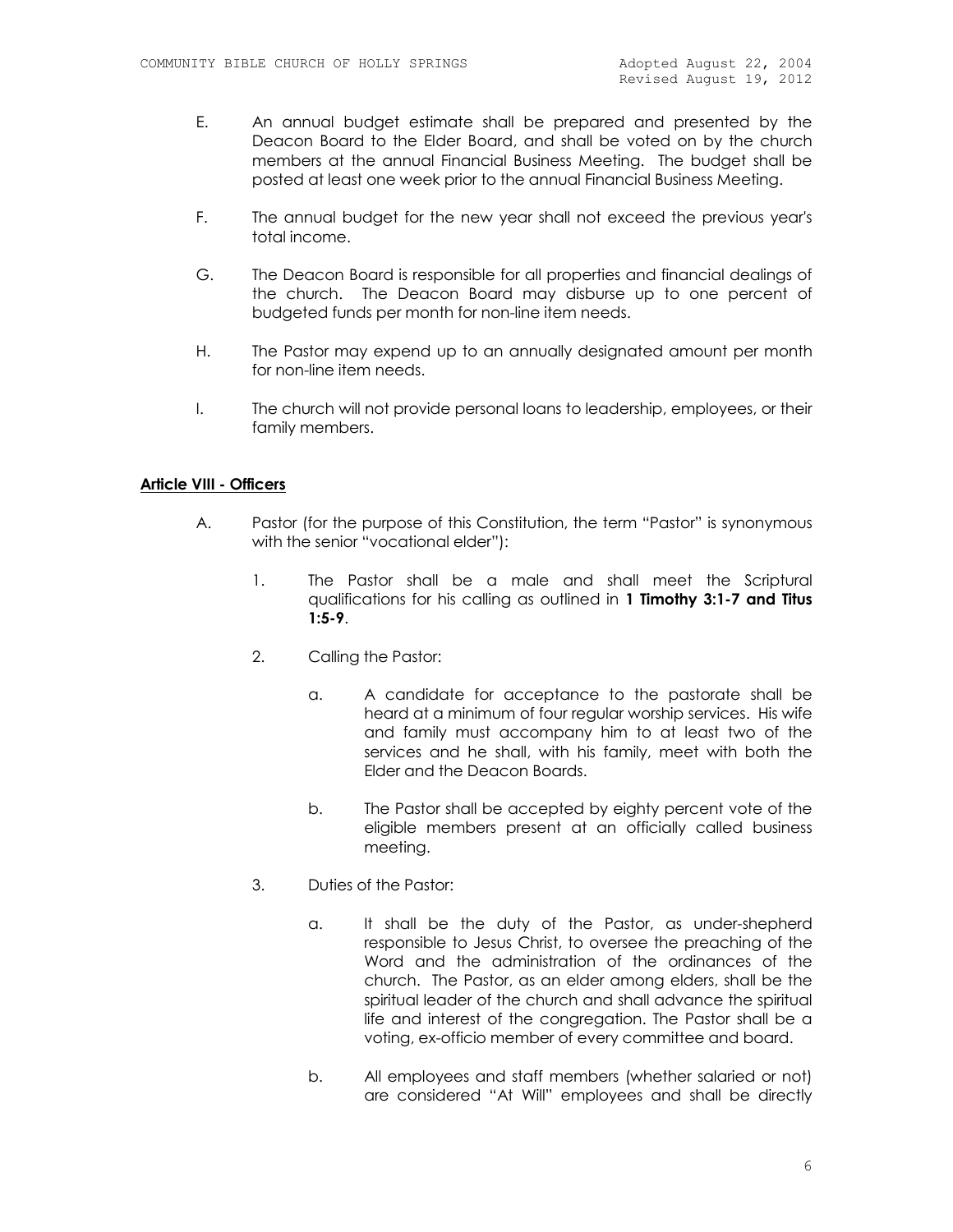responsible to the Pastor and ultimately to the Elder Board (when in session).

- 4. Dismissal of Pastor:
	- a. The Pastor may be dismissed by a majority vote of eligible members present at any officially called business meeting. (See Article VI B.)
	- b. A meeting to dismiss the Pastor may be called by petition of twenty-five percent of active church members, or by onethird of the Elder Board.
	- c. If dismissed, the Pastor's services shall be terminated immediately.
	- d. Salary and other benefits shall continue for forty-five days maximum or until he has obtained a full-time, paid position, whichever comes first.
- B. Official Boards
	- 1. The deacons and elders shall be males and shall meet the Scriptural qualification for office as set forth in **1 Timothy and Titus**, and shall have been active members of the church for at least six months.
	- 2. Deacons and non-vocational elders shall be elected by vote of the congregation at the annual Organizational Business Meeting, and shall serve a term of three years. Board members may succeed themselves for one additional three year term. After serving for one year as an inactive deacon or inactive elder, the inactive deacon or inactive elder is eligible to be nominated for additional terms in accordance with the above. Upon resignation or dismissal of a board member, the office shall be filled, until its expiration, by vote of the congregation. This new board member is eligible for two additional complete terms, provided the term he filled had less than one year remaining from the date of his filling it.
	- 3. The Deacon and Elder Boards shall elect their own chairmen and secretaries. The Deacon and Elder Boards shall each meet regularly at a time and place of their discretion, preferably once a month.
	- 4. Shared duties of deacons and elders:
		- a. Both boards shall constitute a membership committee and shall examine each applicant for membership.
		- b. Both boards shall elect a pulpit committee made up of elders and deacons for the seeking and examining of a prospective Pastor.
		- c. The Deacon Board shall be responsible for organizing and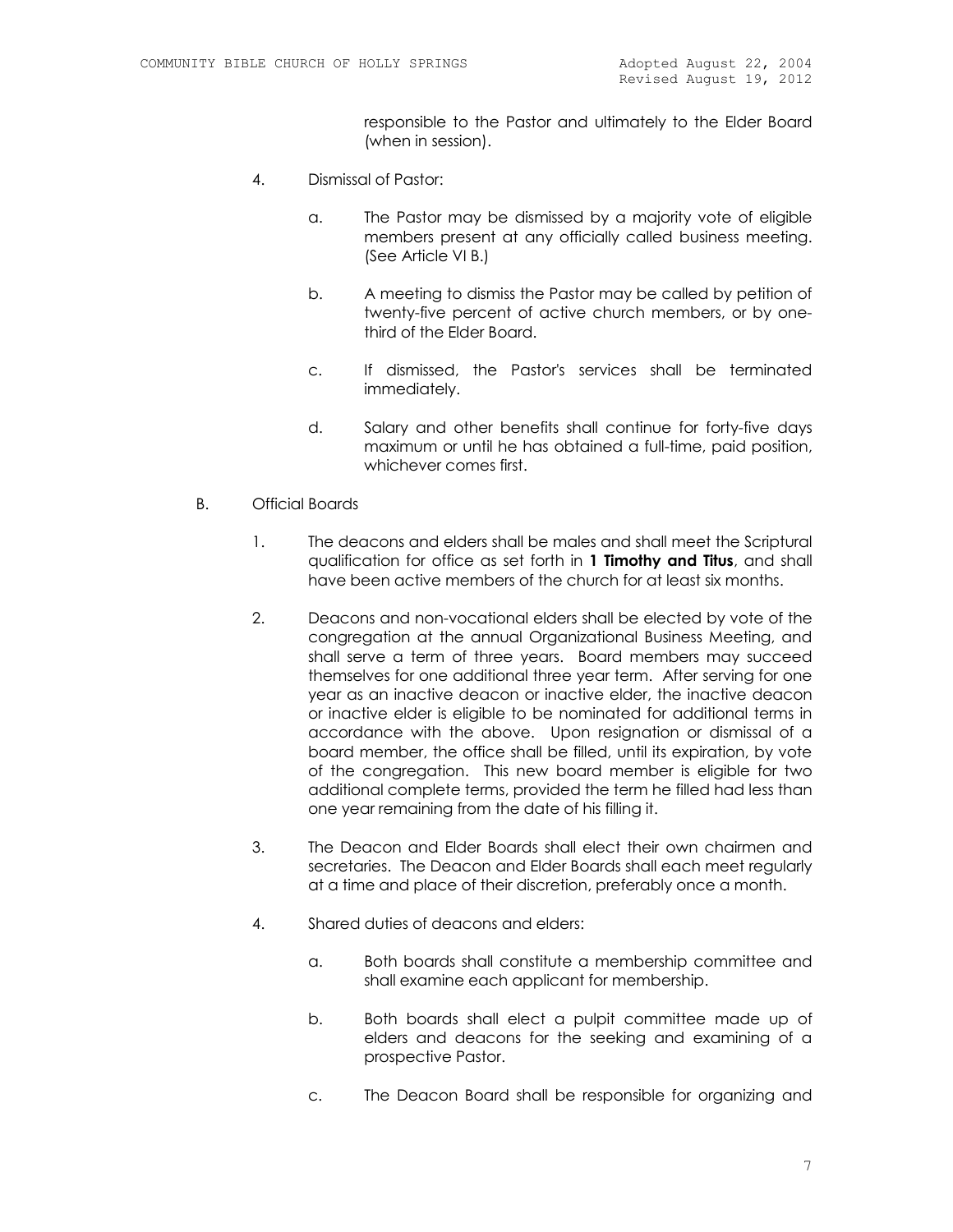preparing the Lord's Supper. Both boards shall administer the elements.

- d. Both boards shall comprise a nominating committee for candidates for church officers.
- e. Dismissal of any deacon or elder:
	- 1) A meeting to dismiss a deacon or elder may be called by petition of twenty-five percent of active church members, or by one-third of the Elder Board.
	- 2) A deacon or elder may be dismissed by a majority vote of eligible members present at any officially called business meeting. (See Article VI B.)
	- 3) If dismissed, the deacon's or elder's services shall be terminated immediately.
- 5. Duties of the deacons **(1Tm 3:8-15)**
	- a. The deacons shall be responsible, with the Pastor, for the physical oversight of the church. They shall administer all business matters of the church, shall be responsible for all legal transactions and shall be responsible for the maintenance of all church property.
	- b. The deacons shall, with the Pastor, minister to the needy and supervise the benevolence funds of the church.
	- c. The deacons shall have oversight, with the Pastor, of the church treasurer, ushers, and church corporate secretary.
	- d. The deacons shall be responsible for arranging the agenda for the annual Financial Business Meeting.
	- e. The deacons shall be responsible for preparation of the elements of the Lord's Supper and preparation of the facilities for baptismal services.
	- f. The deacons shall be responsible for the dissolution of the corporation as required under Article X.
	- g. The chairman of the Deacon Board shall be designated church trustee, who, in conjunction with the Pastor (or chairman of the Elder Board in his absence), church treasurer, and church secretary, will sign for the corporation.

#### 6. Duties of the elders: **(1Tm 3:1-7)**

a. The elders shall be responsible, with the Pastor, for the spiritual oversight of the church. They shall help the Pastor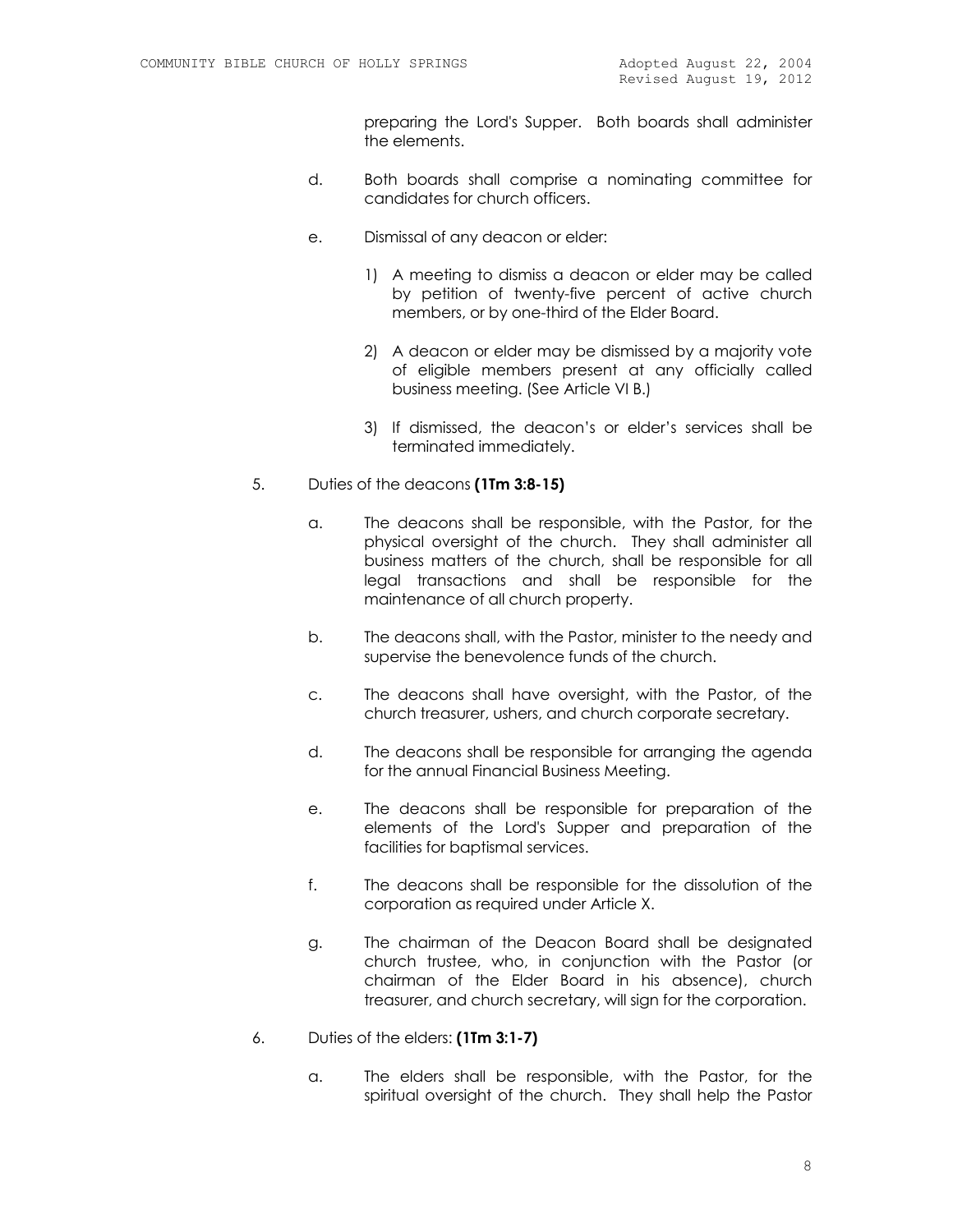visit the sick, look after the membership, and administer the visitation program.

- b. The elders shall have oversight, with the Pastor, of the educational program of the church, including the appointment of personnel conducting these programs.
- c. The elders shall have oversight, with the Pastor, of the pulpit supply. They shall, at the direction of the Pastor or in his absence, arrange for special speakers, special services, marriages, funerals, and baptismal services.
- d. The elders shall have oversight, with the Pastor, of the mission program and the music program of the church.
- e. The chairman of the elders shall exercise pastoral oversight of the congregation in the absence of the Pastor.
- f. The Elder Board shall be responsible for church membership rolls and church discipline as outlined in Article IV.E. and Article V.
- g. The Elder Board shall be responsible for the agenda and conduct of the annual Organizational Business Meeting as outlined in Article VI.

#### C. Corporate secretary: **(Ex 17:14, Josh 4:7, Est 6:1, 1Tm 5:9)**

- 1. The church corporate secretary (secretary) shall be recommended by the nominating committee and shall be elected by vote of the congregation for a term of three years.
- 2. The secretary shall keep an accurate record of the proceedings of the church and a record of the membership.
- 3. The secretary shall physically maintain church records at the church office. The records, except for confidential membership data, discipline, personnel, health, personal communications, and counseling records, are available for membership review at a mutually convenient time.
- 4. Dismissal of the secretary:
	- a. A meeting to dismiss the secretary may be called by petition of twenty-five percent of active church members, or by one-third of the Elder Board.
	- b. The secretary may be dismissed by a majority vote of eligible members present at any officially called business meeting. (See Article VI B.)
	- c. If dismissed, the secretary's services shall be terminated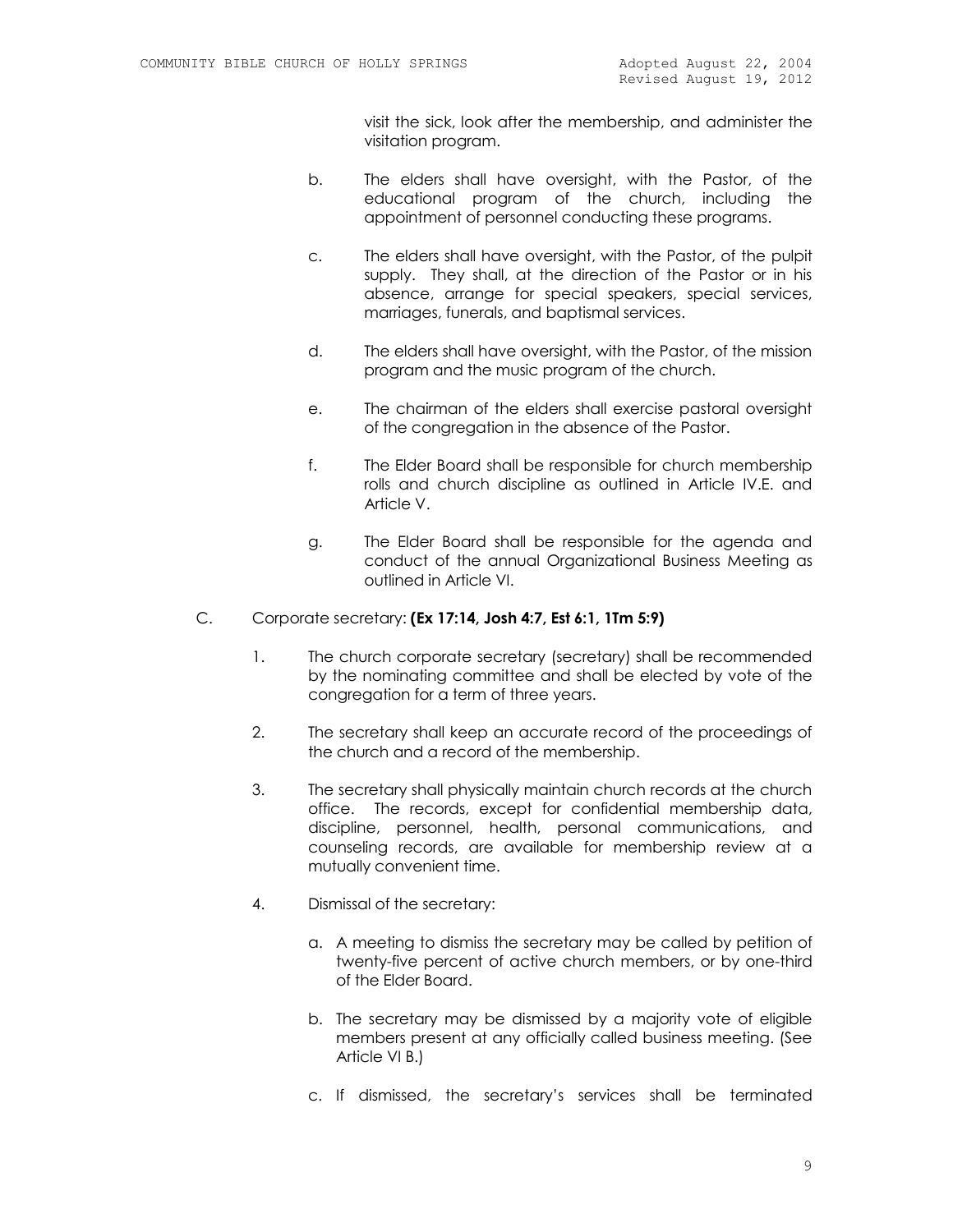immediately.

- D. Treasurer:
	- 1. The treasurer and/or an assistant shall be recommended by the nominating committee and shall be elected by vote of the congregation for a term of three years.
	- 2. The treasurer shall keep a complete and accurate record of all contributions and disbursements of the church.
	- 3. The treasurer shall submit a complete report of the church financial operations to the Deacon Board monthly, and shall submit to the Deacon Board a complete annual report for the annual Financial Business Meeting.
	- 4. The books of the treasurer shall be audited annually under the direction of the Deacon Board (internally or externally). The books, except for donation records, are available for membership review at a mutually convenient time.
	- 5. The treasurer shall physically maintain all church records at the church office.
	- 6. Dismissal of the treasurer:
		- a. A meeting to dismiss the treasurer may be called by petition of twenty-five percent of active church members, or by one-third of the Elder Board.
		- b. The treasurer may be dismissed by a majority vote of eligible members present at any officially called business meeting. (See Article VI B.)
		- c. If dismissed, the treasurer's services shall be terminated immediately.

# **Article IX - Ordinances**

### A. Water Baptism: **(Rom 6:2-5, Col 2:12, Gal 3:27, Acts 8:38-39, 26:16, Mt 3:16, Jn 3:23, 4:1-2)**

Is by immersion and it is the act of obedience after having accepted Jesus Christ as Personal Savior and publicly testifies to all of one's faith in Christ.

B. The Lord's Supper: **(1Cor 11:27-30)**

All who have accepted Jesus Christ as Personal Savior and are walking in fellowship with the Lord shall be welcome to join in this service.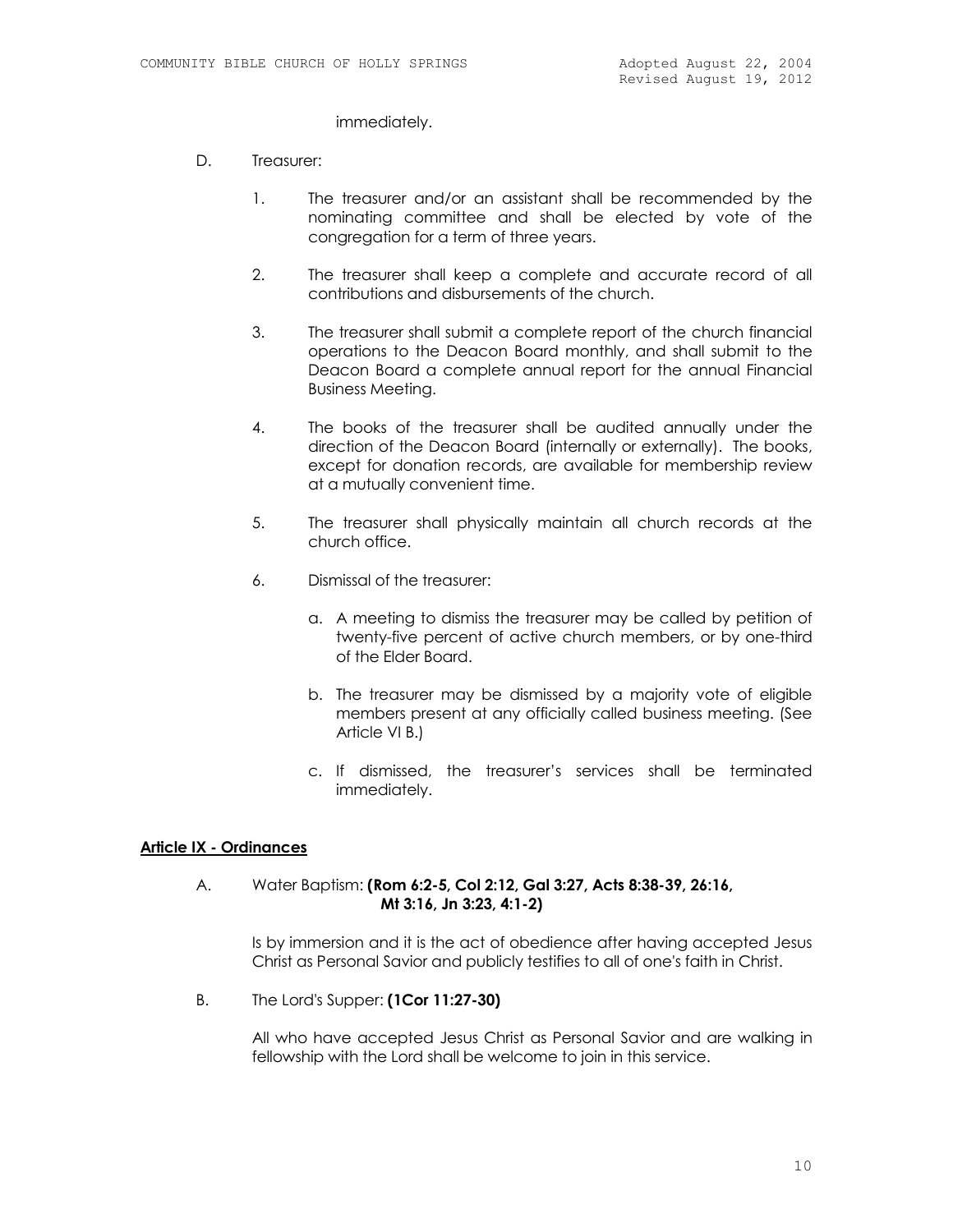#### **Article X - Dissolution of the Corporation**

In the event of the dissolution of the Community Bible Church as a non-profit corporation, the assets of the corporation shall be given and paid over to a non-profit corporation of like faith and practice. Said corporation shall be determined by a majority vote of the members of the corporation present at a previously announced business meeting for said dissolution.

Article X does not preclude the Community Bible Church from voluntarily or involuntarily unincorporating with the State of South Carolina while remaining the Community Bible Church, a church body of believers in Christ, with all of its assets intact.

- A. Notice of dissolution shall be sent, in writing, to the current address on file of each member, at least fifteen days prior to the scheduled meeting, and public notice shall be given at least forty-five days prior to the meeting.
- B. All recommendations for recipients of the corporation assets will be submitted in writing, by a member of the congregation to the Deacon Board no less than thirty days prior to the dissolution meeting. No other recommendations shall be considered.
- C. It shall be the duty of the Deacon Board to examine all recommendations submitted to it and to make its own recommendations to the congregation concerning the distribution of the church assets.
- D. Said recommendation from the Deacon Board shall be made available, in writing, to the congregation fifteen days prior to the dissolution meeting.
- E. The decision as to the recipient(s) of the assets of the corporation shall be approved by secret ballot of the majority of eligible members present at the dissolution meeting.
- F. The Deacon Board, in the stead of the members of the congregation and corporate officers, shall assume the responsibility for all dissolution proceedings, and shall seek and obtain legal assistance to complete said proceedings.

# **Article XI - Amendments**

- A. As a working, flexible document, this constitution, except those articles listed in Article XI, Section C, may be amended, altered, or revised at any business meeting by a two-thirds vote of the members present.
- B. Amendments to this constitution shall be presented, in writing, to the Elder Board and, if accepted, shall be presented to the church for vote at any business meeting.
- C. The following articles, sections and paragraphs shall not be altered, revised, or amended:
	- 1. Article II